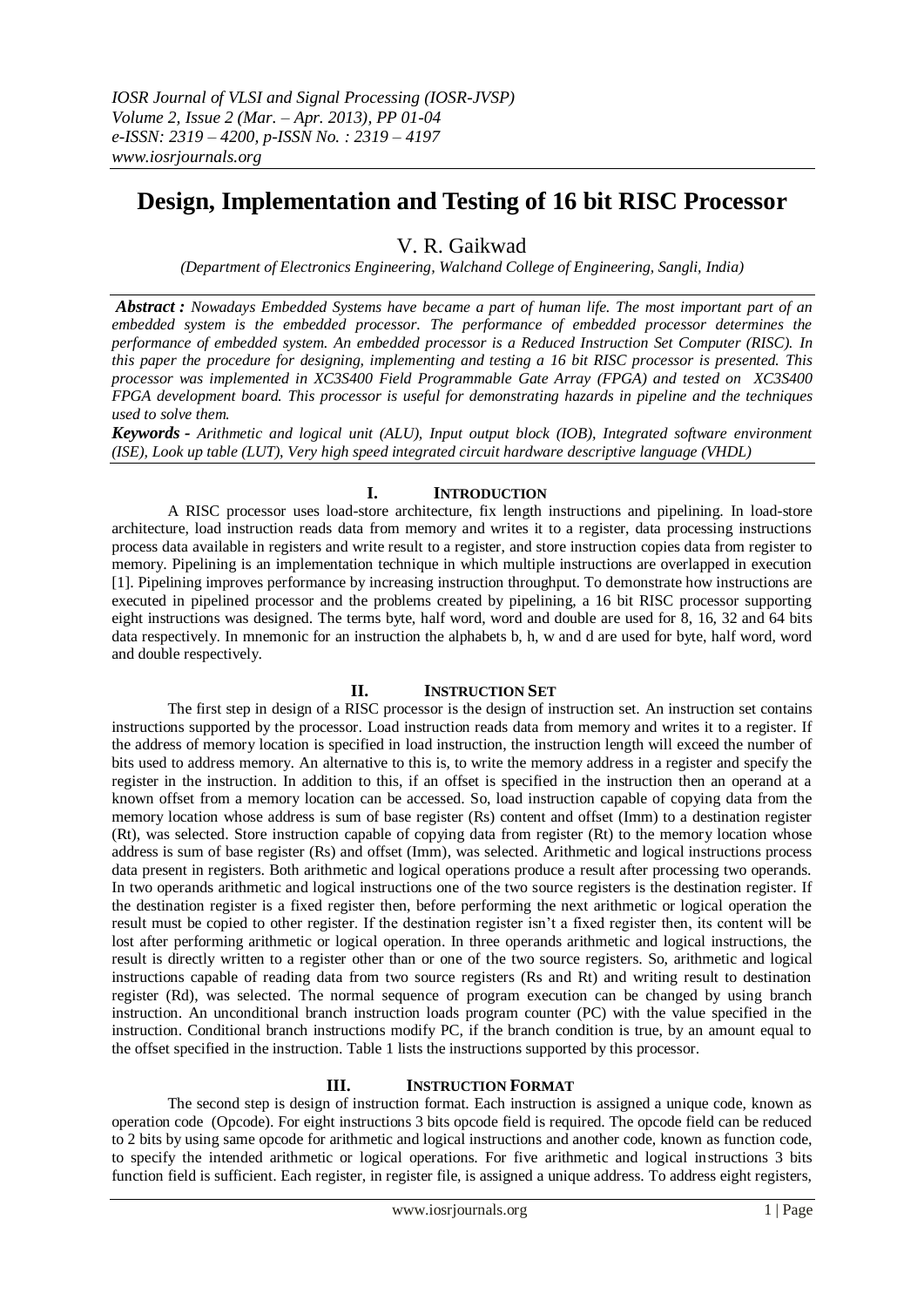3 bits address field is required. The systematic placement of these fields in the instruction is referred to as instruction format.

For arithmetic and logical instructions, an opcode field, three 3 bits address fields and a function field is required. The resulting instruction format is known as R format.

For load, store and branch instructions, an opcode field, two 3 bits address fields and an immediate field is required. The resulting instruction format is known as I format. opcode (2 bits) rs (3 bits) rt (3 bits) rd (3 bits) unused (2 bits) function (3 bits)

opcode (2 bits)  $\left| \begin{array}{c} \text{rs (3 bits)} \\ \text{r (3 bits)} \end{array} \right|$  rt (3 bits) imm (8 bits)

| <b>Table 1 Instruction Set</b> |                     |                      |                                                                              |  |  |
|--------------------------------|---------------------|----------------------|------------------------------------------------------------------------------|--|--|
| Format                         | Opcode              | Instruction          | Operation                                                                    |  |  |
|                                | $(00)_2$            | add Rd, Rs, Rt       | $Rd \leftarrow Rs + Rt$                                                      |  |  |
| R                              | $(00)$ <sub>2</sub> | sub Rd, Rs, Rt       | $Rd \leftarrow Rs - Rt$                                                      |  |  |
|                                | $(00)$ <sub>2</sub> | and Rd, Rs, Rt       | $Rd \leftarrow Rs & Rt$                                                      |  |  |
|                                | $(00)_2$            | or Rd, Rs, Rt        | $Rd \leftarrow Rs \mid Rt$                                                   |  |  |
|                                | $(00)$ <sub>2</sub> | slt Rd, Rs, Rt       | if $(Rs < Rt)$ then Rd $\leftarrow$ 1 else Rd $\leftarrow 0$                 |  |  |
|                                | $(11)_2$            | beg Rs, Rt, Imm      | if $(Rs = Rt)$ then PC $\leftarrow$ PC + 1 + Imm else PC $\leftarrow$ PC + 1 |  |  |
|                                | $(01)$ <sub>2</sub> | $lh$ Rt, $Imm(Rs)$   | $Rt \leftarrow \text{Mem}[Rs + \text{Imm}]$                                  |  |  |
|                                | $(10)$ <sub>2</sub> | sh $Rt$ , Imm $(Rs)$ | $Mem[Rs + Imm] \leftarrow Rt$                                                |  |  |

| Control signal | Value          | Function                                   |  |
|----------------|----------------|--------------------------------------------|--|
| RegRd          | 0              | Selects rt as destination register address |  |
|                | 1              | Selects rd as destination register address |  |
|                | $\theta$       | Disables write to register file.           |  |
| RegWr          | 1              | Enables write to register file             |  |
|                | $\overline{0}$ | Selects Rt as $2nd$ source for ALU         |  |
| <b>ALUsrc</b>  | 1              | Selects Imm as $2nd$ source for ALU        |  |
|                | $(00)_2$       | Instruction is load or store               |  |
| ALUop          | $(01)_2$       | Instruction is branch                      |  |
|                | $(10)_2$       | Instruction is arithmetic or logical       |  |
| <b>Branch</b>  | $\Omega$       | Instruction isn't a branch                 |  |
|                | 1              | Instruction is branch                      |  |
| MemRd          | $\overline{0}$ | No memory read operation                   |  |
|                | 1              | Memory read operation                      |  |
|                | $\theta$       | No memory write operation                  |  |
| MemWr          | 1              | Memory write operation                     |  |
|                | $\theta$       | Selects output of ALU                      |  |
| MemtoReg       | 1              | Selects output of Memory                   |  |

## **Table 2 Control Signals**

### **Table 3 Truth Table for Control Unit**

| Opcode   | RegRd | RegWr | ALUsrc | ALUop    | <b>Branch</b> | MemRd | MemWr | MemtoReg |
|----------|-------|-------|--------|----------|---------------|-------|-------|----------|
| $(00)_2$ |       |       |        | $(10)_2$ |               |       |       |          |
| $(01)_2$ |       |       |        | $(00)_2$ |               |       |       |          |
| $(10)_2$ |       |       |        | $(00)_2$ |               |       |       |          |
| $(11)_2$ |       |       |        | $(01)_2$ |               |       |       |          |

## **IV. DATAPATH AND CONTROL**

The third step is design of datapath and control unit. Datapath is a systematic arrangement of hardware components and their interconnection for performing an operation. The instruction set is divided into two or more parts with each part containing instructions which require the same logic or hardware for implementation. In this case the instruction set is divided into three classes, arithmetic and logical, memory reference and branch instructions. The datapath for each instruction class is designed and combined to get the final datapath. While combining datapaths a hardware resource is shared by using multiplexer at its input.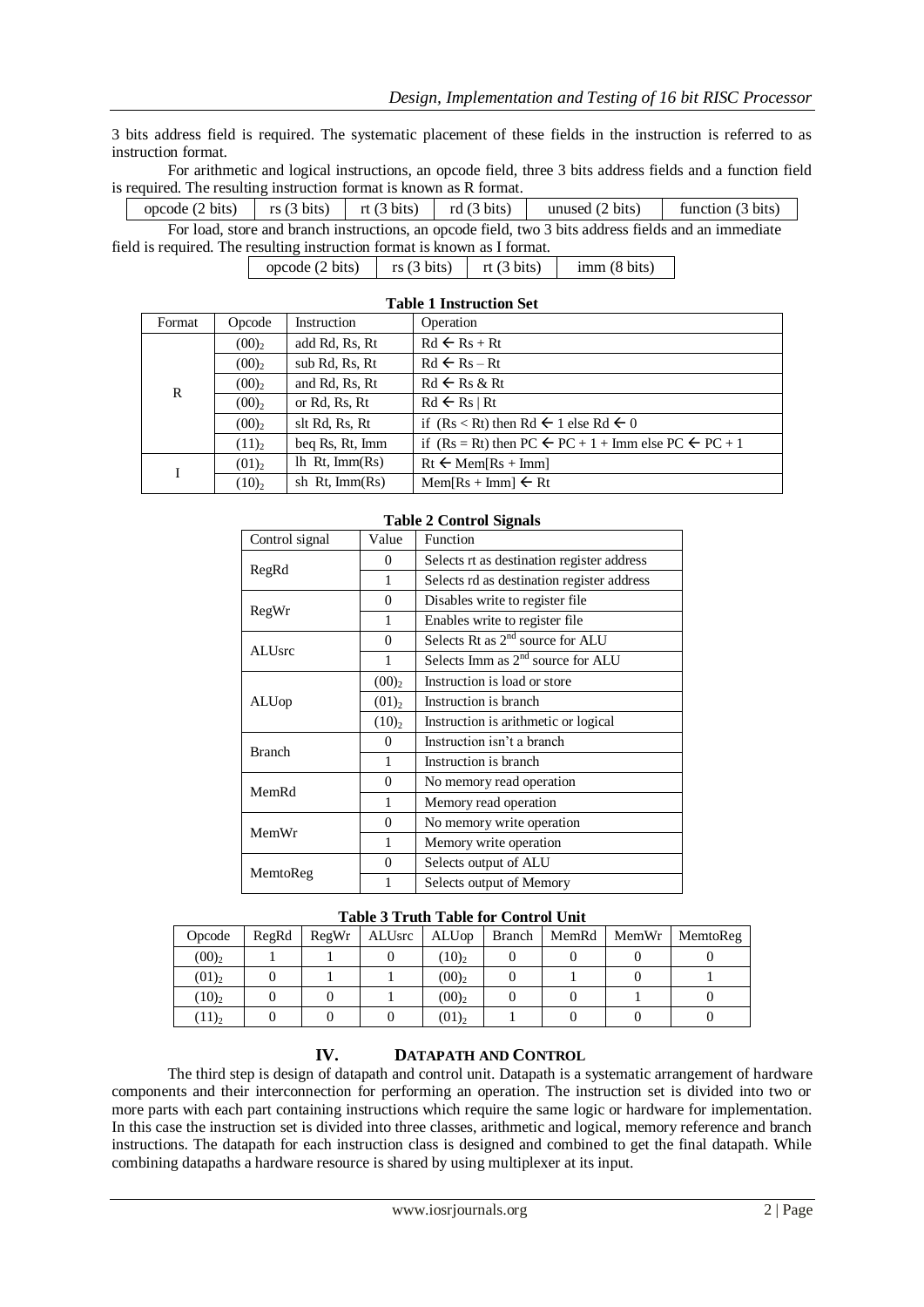

For each instruction to perform the expected operation control signals are required. The control signals required and the function performed by them is listed in table 2. Control signals are generated by the control unit according to the opcode of instruction. The value of control signal for each instruction is listed in table 3. The ALUop control signal and function field in instruction are used to generate ALU function select signal. The truth table for ALU function select signal is shown in table 4. Depending on the operation performed by each section of datapath, during execution of an instruction, the datapath can be divided into five stages. The five stages are, instruction fetch (IF) (Fig. 1), instruction decode (ID) (Fig. 2), execution (EX) (Fig. 3), data memory access (MEM) (Fig. 4) and write back (WB) (Fig. 5) stage. The operation of each stage was verified by writing VHDL code and simulating it using ISE simulator [2]-[3]. The propagation delay of each stage, as observed in Post Route simulation, is listed in table 5.  $\overline{ab}$ 

| <b>Table 5 Propagation Delay</b> |                          |  |  |  |
|----------------------------------|--------------------------|--|--|--|
| <b>Stage</b>                     | <b>Propagation Delay</b> |  |  |  |
| TΕ                               | $13.1$ ns                |  |  |  |
| $\mathbf{D}$                     | $12.5$ ns                |  |  |  |
| EX                               | $16.6$ ns                |  |  |  |
| <b>MEM</b>                       | $13.6$ ns                |  |  |  |
| wв                               | $12.3$ ns                |  |  |  |

#### Table 6 XC3S400 Device Utilization

| Resource                        | Percentage     |
|---------------------------------|----------------|
| Number of Slices used           | $15\%$         |
| Number of Slice flip flops used | $7\frac{9}{6}$ |
| Number of 4 input LUT used      | 10%            |
| Number of bounded IOB's used    | 32%            |
| Number of GCLK's used           | 25%            |

| Table 7 Sample Code   |                        |               |  |  |
|-----------------------|------------------------|---------------|--|--|
| <b>Address</b>        | Instruction            | Machine code  |  |  |
| $(0000)_2$            | lh \$1, 8(SO)          | $(4108)_{16}$ |  |  |
| $(0001)_2$            | sh \$1, 9(50)          | $(8109)_{16}$ |  |  |
| $(0010)$ <sub>2</sub> | and \$0, \$0, \$0      | $(0000)_{16}$ |  |  |
| $(0011)_2$            | $lh$ \$2, $8($ \$0 $)$ | $(4208)_{16}$ |  |  |
| $(0100)_2$            | sh \$2, 9(\$0)         | $(8209)_{16}$ |  |  |
| $(0101)_2$            | add \$3, \$1, \$2      | $(OA62)_{16}$ |  |  |
| $(0110)$ <sub>2</sub> | sh \$3, 9(\$0)         | $(8309)_{16}$ |  |  |
| $(0111)_2$            | sub \$4, \$1, \$2      | $(OA83)_{16}$ |  |  |
| $(1000)_{2}$          | sh \$4, 9(\$0)         | $(8409)_{16}$ |  |  |
| $(1001)_2$            | and \$5, \$1, \$2      | $(OAA0)_{16}$ |  |  |
| $(1010)$ <sub>2</sub> | sh \$5, 9(50)          | $(8509)_{16}$ |  |  |
| $(1011)$ <sub>2</sub> | slt \$6, \$5, \$4      | $(2CC7)_{16}$ |  |  |
| $(1100)_{2}$          | $beg$ \$0, \$0, $-11$  | $(COF5)_{16}$ |  |  |
| $(1101)_2$            | sh \$6, 9(\$0)         | $(8609)_{16}$ |  |  |